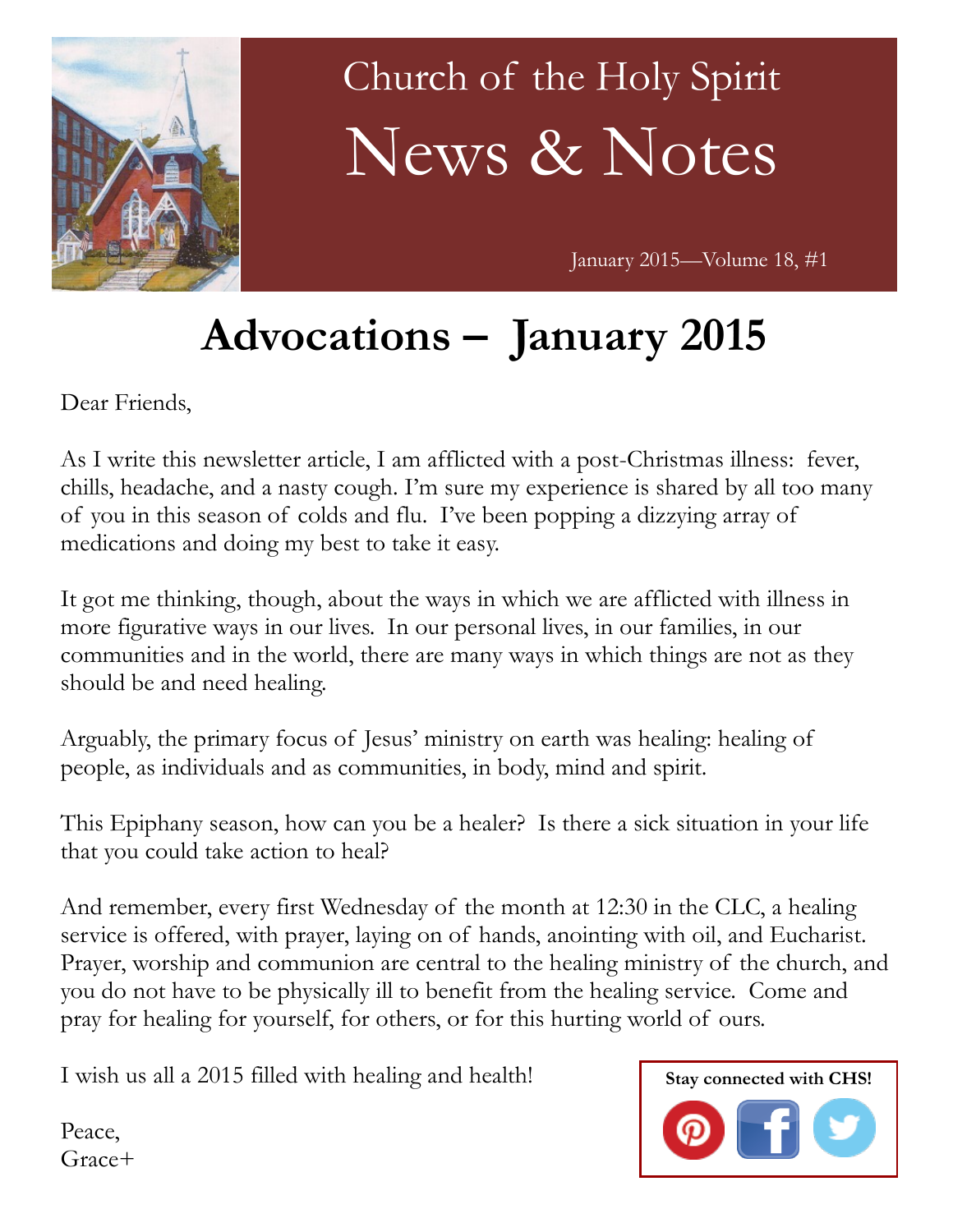

# **News & Notes**

Page 2

**Church of the Holy Spirit**

P. O. Box 68 Plymouth, NH 03264 **Church Building** 170 No. Main Street **Community Life Center** 263 Highland Street (603) 536-1321

#### Rector

*Rev. Grace Burson* Vestry Members Senior Warden *Joan Bowers* Junior Warden (property issues) *Robert Cochran* Treasurer *Wavell Fogleman* Clerk *Kristen Fischer* At-Large Members *Brendon Hoch John McGovern Stephanie Osborne Sharon Smith* Email

*holyspiritplymouth@myfairpoint.net* Website www.holyspiritplymouth.org Newsletter Publishing 603- 536-1321 Melissa Greenawalt (holyspiritnh@myfairpoint.net)

### **Family Worship - Spring 2015**

Family Worship was a great success all throughout 2014, and we're looking forward to kicking off the 2015 season in just a couple of weeks! The first gathering of 2015 will be at Holderness School, beginning with dinner in Weld Hall. The story will be Jesus in the Temple.

All sessions are Wednesdays from 5:30-7:00 and consist of dinner, followed by a short Bible story and activity. All are welcome! We hope to see you there --and bring your friends! Questions? Please contact Grace at holyspiritrector@gmail.com.

Here is the spring 2015 schedule; stay tuned for topics!

| January 14              | April 15  |
|-------------------------|-----------|
| January 28              | April 29  |
| February 11             | May 13    |
| February 25             | May 27    |
| March 11                | June $10$ |
| March 25                | June 24   |
| (April 2: Parish Maundy |           |
| Thursday Dinner)        |           |

#### **A Prayer for the Season**

O God, you are always creating us anew: Pour your blessing on this congregation of the Church of the Holy Spirit. Lead us in the path you would have us walk. Show us how to grow in love and honesty as a community of faith. And reveal to us the ways you are calling us to serve, in this place and at this time; that whatever we build may be built to your glory alone. Amen.

### **January Celebrations Birthdays**

Eve Mauchly Hannah Durnan Larry Mauchly Nathan Gervez Milton Pettengill Sandy Kydd

Pam Gould Jim Crawford Corinne Collins-Spiller Kathy Lennox Isaac Hunnewell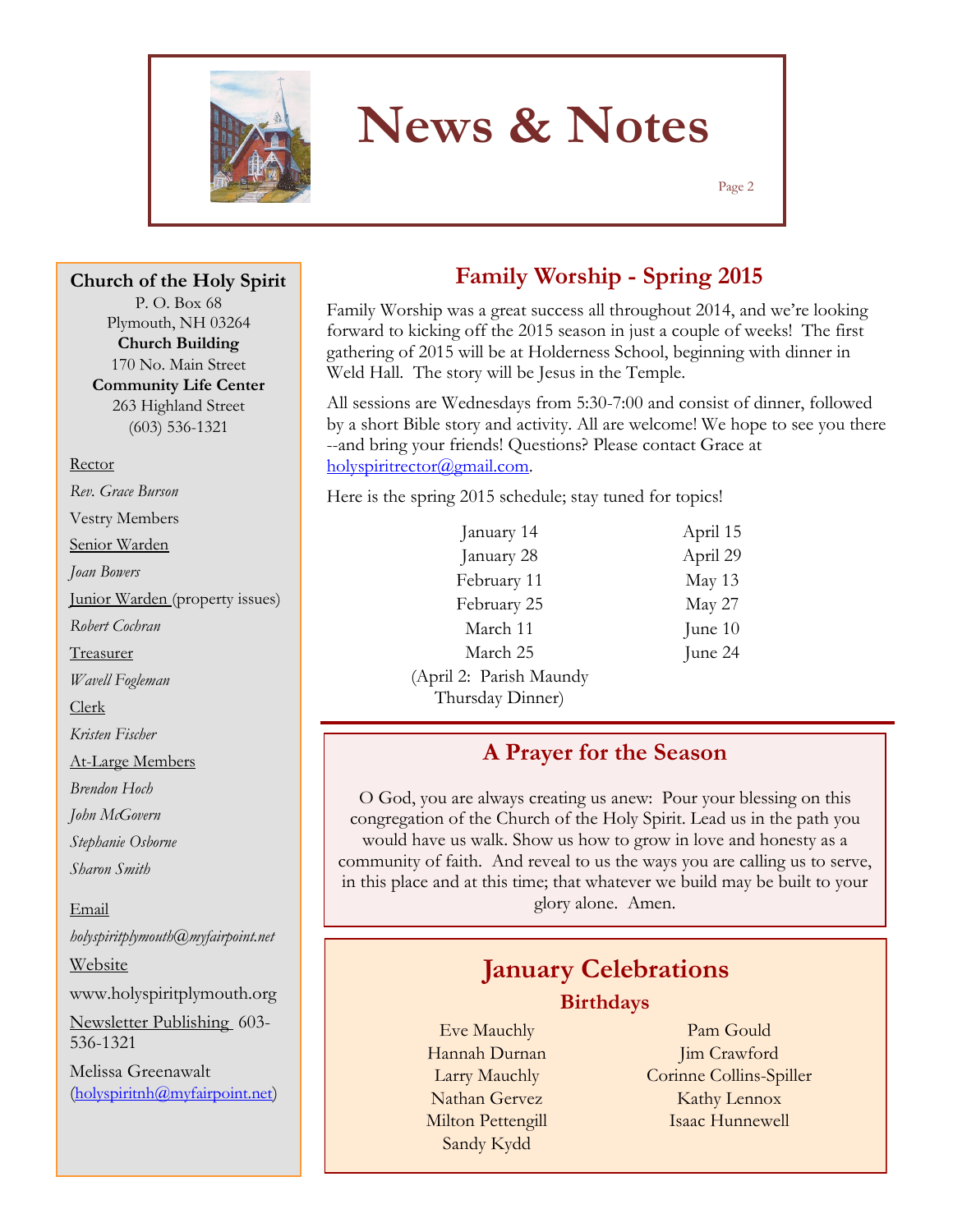

## **News & Notes**

Page 3

### **Annual Parish Meeting**

The Church of the Holy Spirit will hold its Annual Parish Meeting on **January 25, after one Sunday morning service at 9:00 a.m**. As the parish continues to work through the consequences of the news from the Standing Committee of the Episcopal Church in New Hampshire in September, it is particularly crucial that as many members as possible attend the Annual Meeting to be updated on the Vestry's ongoing conversations and to participate in the discussion and discernment. If you are responsible for writing a committee report for the annual report and haven't submitted it yet, please do so to Melissa by Wednesday, January 7.

#### **Rector's Open House - January 4**

This coming Sunday, January 4, is the Fourth Annual Christmastide Rector's Open House from 4-6 p.m. If you don't know the address or how to get there, call the office at 536-1321 or Grace at 996-1490. COME HUNGRY!

#### **Red Cross Blood Drive - January 9!**

There will be a Red Cross Blood Drive on **Friday, January 9th**, so please sign up to donate! If needles are a little too much for you, there's still a chance for you to contribute baked goods, juice, and other sweet goodies to help donors recover. If you'd like to be involved, please contact John McGovern at 533-6003.

#### **Prison Ministry**

Did you know about the Prison Ministry program, in which you can be a good mentor to prisoners by writing to them? They are always looking for more correspondents (don't worry: your personal details are always kept private). If you'd like to participate, please contact Barbara Brooks at 744-3597, and she'll connect you with the program!

#### **The Postcard Ministry Needs YOU!**

We are looking for volunteers for postcard ministry for November and December. You only need to do one month, and it's easy and fun! We are also running very low on cards to send, and would appreciate donations of cards. Please put donated cards in the "Postcard Ministry" box at the back of the church. To volunteer, please contact Kathy Lennox at 536-4779.

#### **End of Year Contribution Reports and 2015 Pledge Envelopes**

We are in the process of generating the end-of-year contribution reports and will have them available at the church within the next couple of weeks for you to pick up.

If you have pledged for 2015, you will find your pledge envelopes at the back of the church. If you have pledged but don't see your name—or would like to pledge but haven't yet, please contact us at the office before taking a box so that we can correctly enter the numbered envelopes into our database.

New this year: there are additional envelopes available for those who can't commit to a regular pledge but would like to contribute occasionally; likewise, please let us know at the office before taking a box! Thanks so much!

#### **ECW News**

The next ECW meeting will be on January 8th at noon in Griswold Hall. Further along this winter, there will be a fun craft activity during the February meeting to brighten up the winter monotony! Come have some colorful fun to celebrate midwinter!

#### **Help CHS While You Shop**

Are your cupboards looking a little sparse after all the Christmas preparation? Time to stock up, using Hannaford gift cards that benefit CHS! Simply visit John McGovern during coffee hour to purchase one or more \$50 gift cards (if you attend the 8 a.m. service, Grace will help you). You can pay with either cash or check; *if paying with cash, we would appreciate exact change!*